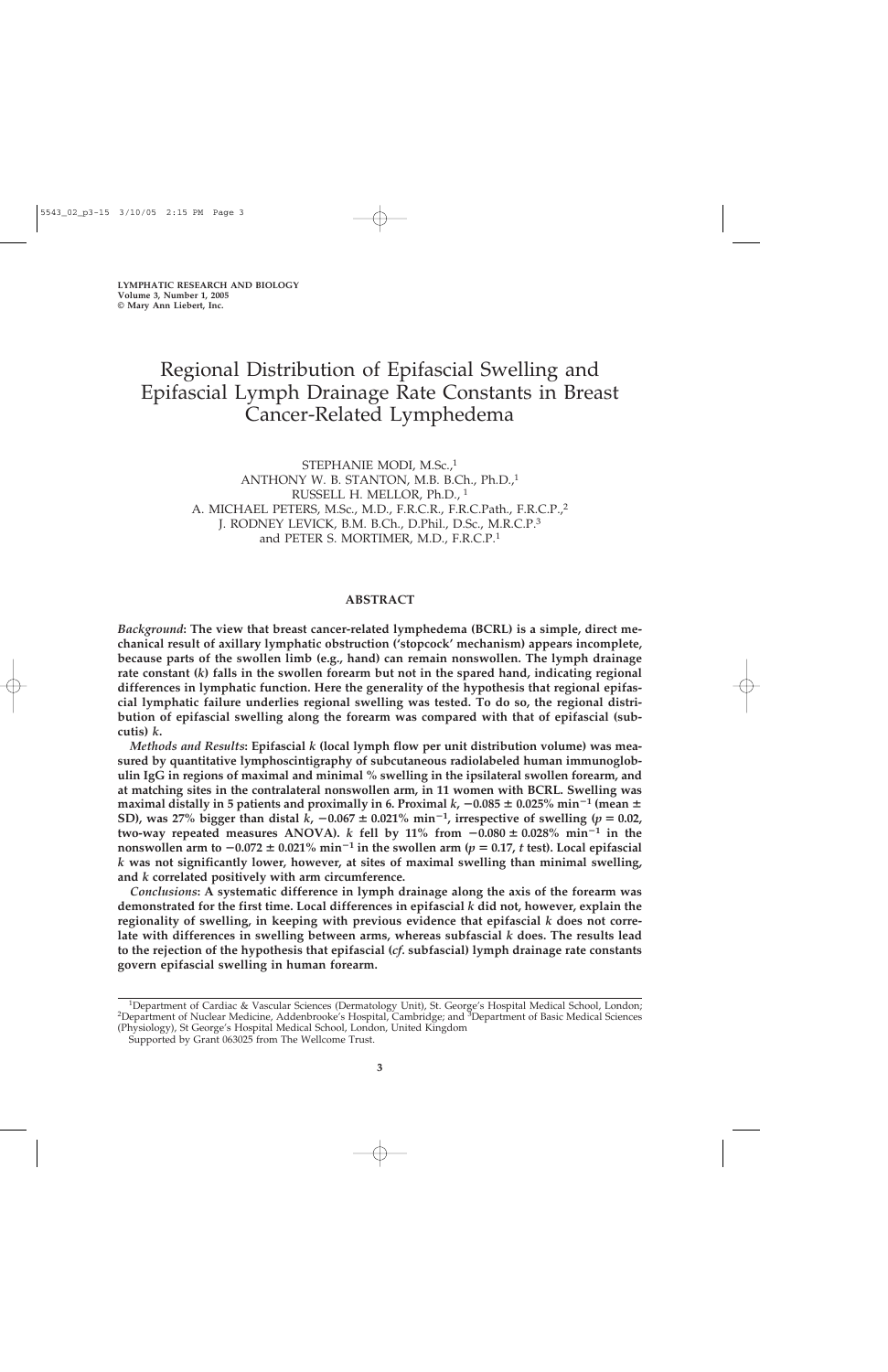#### **INTRODUCTION**

Breast cancer-related lymphedema (BCRL), also known as postmastectomy edema, is a chronic swelling of the arm caused by surgery and radiotherapy treatment for breast cancer. The swelling can be controlled with elastic compression hosiery and other measures,<sup>1</sup> but deterioration tends to occur with time and the arm may become grossly deformed, leading to functional and psychological morbidity.2,3 BCRL was first described by Halsted in 1921<sup>4</sup> as a side-effect of mastectomy operations. Although there has been a trend towards more conservative surgery, including the introduction of sentinel lymph node biopsy, chronic arm edema remains a common iatrogenic problem with a commonly quoted prevalence of approximately 25% among breast cancer patients.<sup>5,6,7</sup>

The swelling is often remarkable for its uneven distribution along the length of the arm. It may be predominantly localized in the proximal forearm and distal arm, or vice versa, and may or may not involve the hand. This is referred to as a regional distribution of swelling. Although removal of axillary lymph nodes is clearly the initiating cause, the mechanisms leading to the development of lymphedema are poorly understood. The conventional view is that damage to axillary drainage routes impairs lymph drainage globally from the whole arm (the 'stopcock' mechanism). The adequacy of this simple view has recently been challenged,<sup>8,9</sup> partly because of the observation that some parts of the limb may be spared from swelling<sup>8</sup> and partly because of other puzzling features such as the fall in interstitial plasma protein concentration.<sup>10</sup>

The regional distribution of swelling indicates that local factors influence the local severity the edema. The edema is epifascial, that is, outside the fascia bounding the arm musculature, mainly in the subcutis, $11$  and the degree of swelling correlates with the increase in thickness of both subcutis and skin.<sup>12</sup> Quantitative lymphoscintigraphy (QL) has been used to explore the drainage of the epifascial and the subfascial compartment because the QL rate constant for radioprotein removal is a measure of local lymph flow per unit volume of distribution of radiotracer. The rate constant is reduced

in the subcutis of the edematous forearm8 but the size of the reduction does not correlate significantly with the degree of swelling. $8,9$  In the spared, nonedematous hand of the otherwise swollen limb, however, lymph drainage is at least as high as in the contralateral hand.<sup>8</sup> Gamma camera imaging following injection into the webspace of the nonswollen hand of the ipsilateral swollen arm shows dermal backflow into the distal forearm but this is not evident in the contralateral arm. This raises the possibility that hand lymph is being re-routed through skin collaterals.

The subfascial soft tissue comprises mainly muscle. Its extensive capillary network is potentially a much more abundant source of edema fluid than the subcutis and skin, but the subfascial compartment is not overtly swollen in BCRL, probably due to its low compliance (created by the tight enveloping fascia). The subfascial lymph drainage rate constant is reduced by on average 31% in the ipsilateral swollen arm in BCRL.<sup>9</sup> Moreover, the decrease in subfascial removal rate, unlike that in the epifascial compartment, correlates with the increase in arm volume, even though most of the swelling is epifascial.<sup>9</sup> This finding indicates that the epifascial swelling is to some degree a consequence of subfascial lymphatic impairment, possibly via impaired epifascial to subfascial lymph drainage. An alternative possibility is that subfascial fluid is diverted into the subcutis, though there is no evidence of dermal reflux from subfascial injections to support this. It thus seems possible that variations in the epifascial—subfascial interaction may contribute to the variable swelling along the length of the arm (*cf*., the hypothesis of variation in epifascial drainage rate *per se*).

Local deterioration of lymph drainage may be due to impaired contractility in the lymphatic collectors, which have many similarities to the cardiac pump. By analogy with cardiac failure secondary to hypertensive afterload, it is possible that chronically increased lymphatic collector afterload (due to the increased axillary outlet resistance) causes a selective regional lymphatic pump failure. If the weakest pumps failed first, the regions they normally drain would experience maximal swelling. Chronic afterload-induced failure could also provide a rationale for the long, variable delay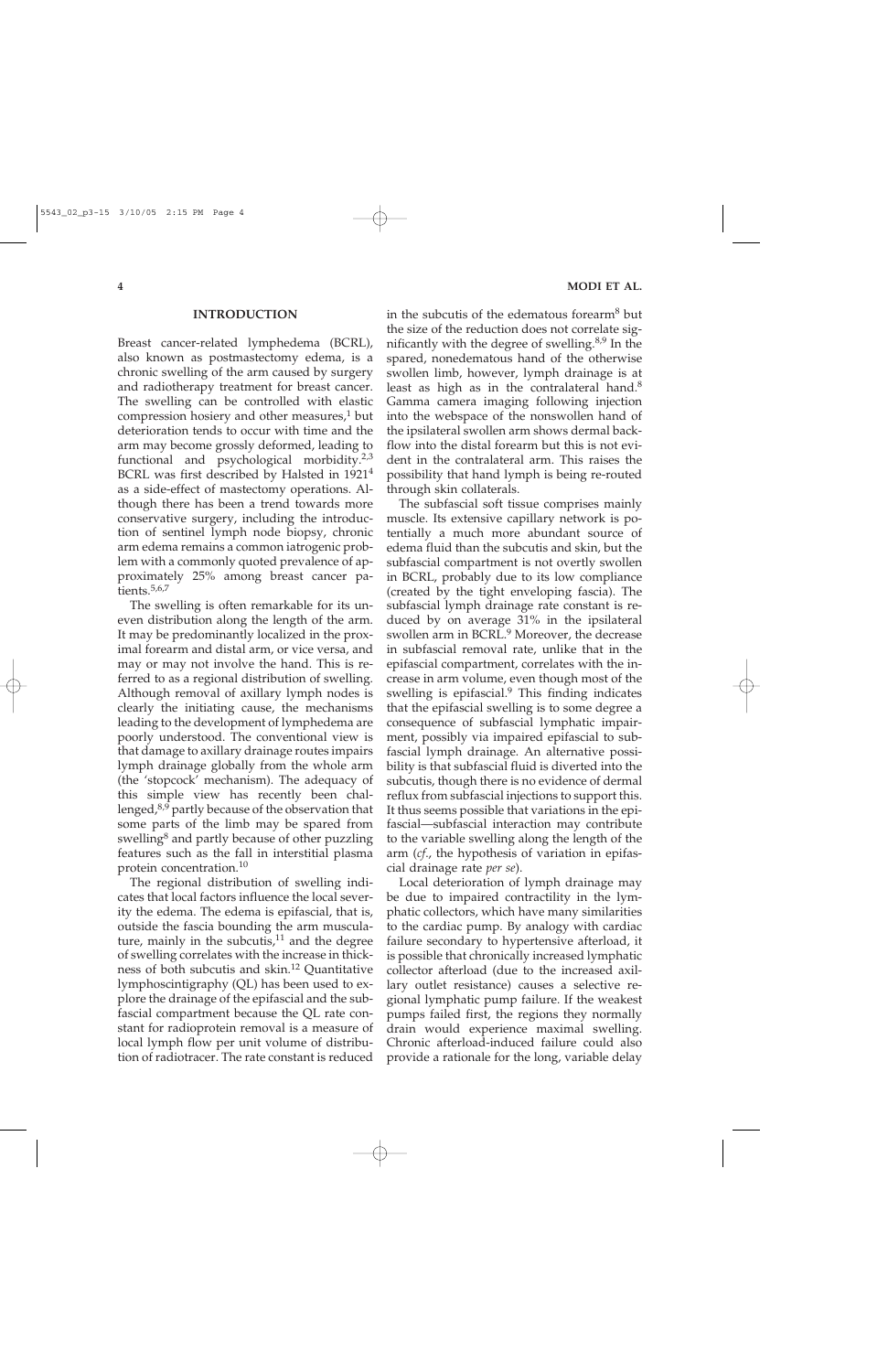in onset of BCRL, the delay being the time needed for chronic failure to develop.

## **MATERIALS AND METHODS**

Other proposals that have been put forward to account for the sparing of local regions in lymphedema include local lymphatico-venous communications13,14 and reverse net transport of plasma protein across the blood capillary endothelium.15–17 Lymphatico-venous studies using ipsilateral blood sampling show substantial local vascular access of interstitial injected radioprotein in the arms of both healthy and BCRL subjects.18 Movement of injected labeled protein across the capillary endothelium in a direction opposite to the net physiological direction has been shown experimentally<sup>15–17</sup> but it is difficult to see how this could operate effectively with native proteins.

The hypothesis investigated in the present study is that the regionality of epifascial swelling in the ipsilateral BCRL arm is due to a selective impairment of local epifascial lymph drainage, with relatively good preservation of local lymph drainage in nearby minimally swollen regions. This is an extension of a similar hypothesis to explain the existence of nonswollen hands in swollen BCRL arms, which was supported by a difference in QL removal rate constants between the two sites.<sup>8</sup> It could be argued, however, that the hand is anatomically different in terms of its lymph drainage, and that inferences drawn from comparison of hand versus forearm are not necessarily applicable to comparisons within the forearm. One indication that the hand may be a special case is that dermal backflow follows subcutaneous administration of radiotracer in the web-space of the nonswollen hand in the BCRL arm but the equivalent phenomenon is not evident following forearm administration.<sup>8</sup> Physiological control of blood flow in the hand also differs markedly from that in the forearm.19 Therefore, to test the generality of the hypothesis of regional lymph drainage failure, we compared the removal rate constant *k* for a subcutaneously injected protein in a maximally swollen region with that in a minimally swollen region of the same forearm. If epifascial swelling is due primarily to epifascial lymph drainage impairment, a correlation is predicted; but this will not be so if epifascial swelling is primarily due to subfascial lymph drainage impairment.

#### *Subjects*

Eleven women aged  $59 \pm 8$  years (mean  $\pm$ SD) were recruited from the Lymphoedema Clinics at the Royal Marsden Hospital, Surrey, and St. George's Hospital, London, and via the Lymphoedema Support Network of the United Kingdom. All had been treated for unilateral breast cancer and had subsequently developed BCRL (details of breast cancer treatment and BCRL are shown in Table 1). Chronic swelling of the ipsilateral arm began  $8 \pm 11$  months (range, 0–36 months) after the cancer surgery and had been present at the time of the study for  $11 \pm 9$  years (2–24 years). Patients with recurrence of breast cancer, cardiovascular disease, or other serious illness were excluded. Nine patients routinely wore a compression sleeve but on the day of the study this was not worn. Patients were classified into two cohorts (Fig. 1). Patients 1–5 had percentage swelling of the distal forearm greater than that of the proximal forearm ( $Dist_{MAX}$  group); patients 6–11 had percentage swelling of the proximal forearm greater than that of the distal forearm ( $Prox_{MAX}$  group). The study was approved of by Wandsworth Local Research Ethics Committee, by the Ethics Committee of the Royal Marsden Hospital, and by the Administration of Radioactive Substances Advisory Committee of the United Kingdom (ARSAC). The study was performed in accordance with the Declaration of Helsinki and all patients gave informed, written consent.

## *Measurement of arm volume and selection of injection sites*

To calculate total percentage increase in ipsilateral arm volume, an opto-electronic limb volumeter (Perometer 300 S, Pero-System Messgeräte GmbH, Wuppertal, Germany)<sup>20</sup> was used. Arm volume was measured between the ulnar styloid process of the wrist and mid-upper arm; the proximal limit was set by the geometry of the Perometer. Sites of minimal and maximal swelling on the ipsilateral swollen forearm were selected for subcutaneous (s.c.) injection. Matching sites were also studied in the contralateral nonswollen arm. To determine the sites, arm circumference (taken from the Per-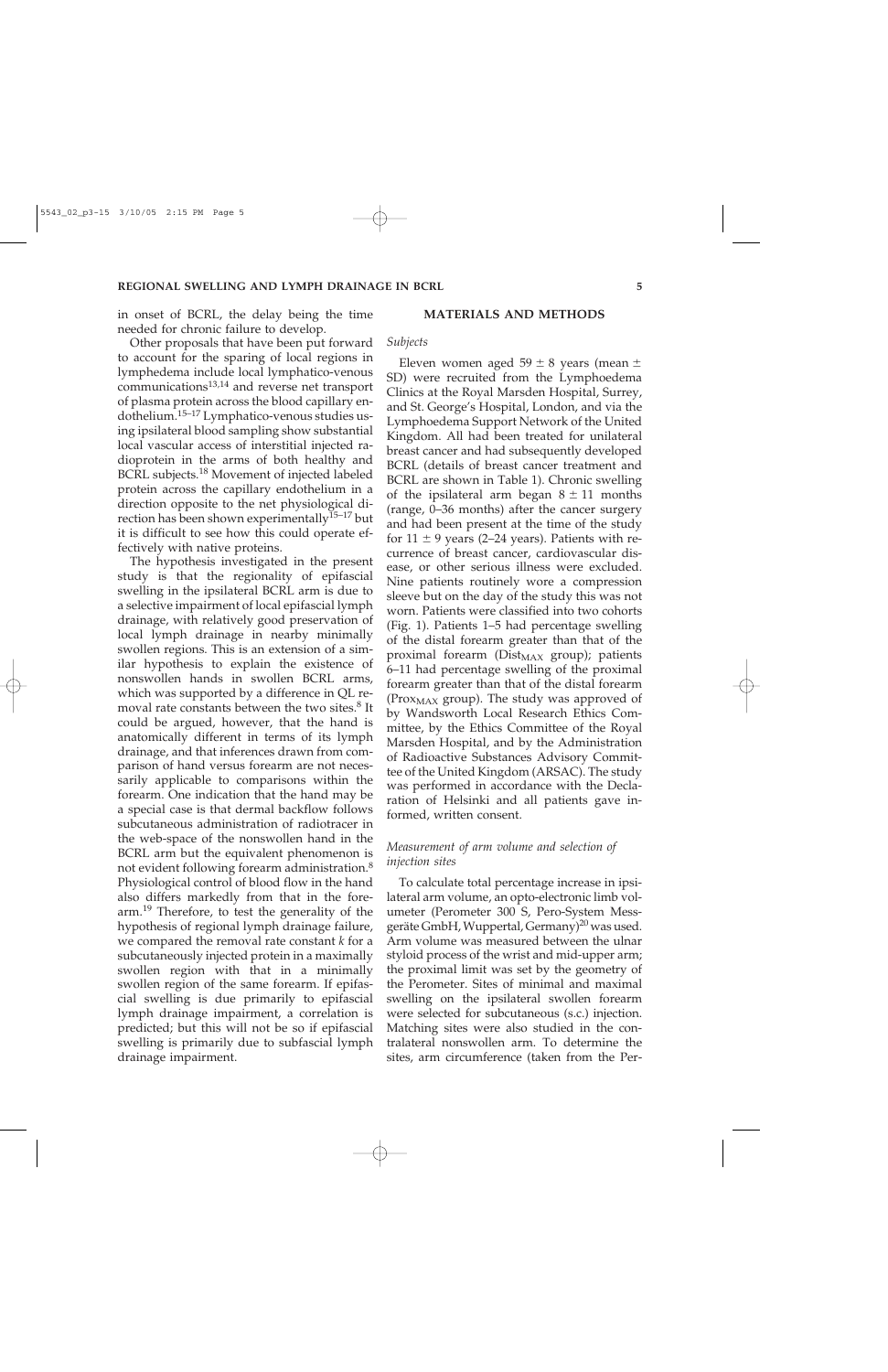| Patient<br>No. | Age<br>(yr) | <b>Breast</b><br>Surgery* | Axillary<br>Surgery | RT | ${\cal C}{\cal T}$ | Tamoxifen   | <b>BCRL</b>         |                  |              |                  |
|----------------|-------------|---------------------------|---------------------|----|--------------------|-------------|---------------------|------------------|--------------|------------------|
|                |             |                           |                     |    |                    |             | Onset<br>$(mo)^{+}$ | Duration<br>(yr) | Side         | Hand<br>Swelling |
|                | 71          | <b>WLE</b>                | Υ                   |    | $\check{ }$        | $\check{ }$ | 0.5                 | 5                | $\mathbb{R}$ |                  |
| 2              | 48          | <b>WLE</b>                |                     |    |                    | N           | 12                  |                  |              |                  |
| 3              | 58          | <b>WLE</b>                |                     |    |                    |             | 36                  |                  |              |                  |
| 4              | 46          | Mast                      |                     |    |                    | N           | 3                   |                  | R            | N                |
| 5              | 66          | Mast                      |                     |    | N                  |             | 12                  | 21               |              |                  |
| 6              | 60          | Mast                      |                     | N  | N                  |             | 6                   | 3                |              | N                |
| 7              | 61          | <b>WLE</b>                |                     |    | N                  |             |                     | 9                | R            | N                |
| 8              | 57          | Mast                      |                     |    | $\checkmark$       |             |                     | 7.5              | R            | N                |
| 9              | 66          | <b>WLE</b>                |                     |    | N                  | N           |                     | 24               | R            | N                |
| 10             | 49          | WLE                       |                     |    | N                  |             |                     | 16               | $\mathbb{R}$ | N                |
| 11             | 64          | <b>WLE</b>                |                     |    | N                  | N           | 9                   | 24               |              | N                |

TABLE 1. DETAILS OF PATIENTS WITH BCRL

\*Mast, Mastectomy; WLE, Wide local excision; Y, Yes; N, No; RT, Radiotherapy; CT, Chemotherapy; L, Left; R, Right. †Time between completion of breast cancer treatment and onset of swelling (months). Patient 6 was left-handed. All others were right-handed.

ometer readings) at 2 cm intervals, was used to calculate the local percentage swelling. Selected sites were at least 16 cm apart to accommodate the scintillation probes. The skin was marked at these sites and at the equivalent sites on the contralateral arm.

#### *Injection and acquisition protocol*

Patients acclimatized to their surroundings for 45 min before the study. Each patient sat with both arms resting at heart level on a table, lightly gripping a vertical handle in each hand (Fig. 2). The radiopharmaceutical agent  $99mTc$ -HIG (polyclonal human immunoglobulin G labeled with technetium-99m, TechneScan HIG, Mallinckrodt Medical B.V., Petten, Netherlands) was prepared by the addition of 25–35 MBq <sup>99m</sup>Tc-sodium pertechnetate to sodium chloride (0.9%  $w/v$ ) followed by dilution to a radioactive concentration of 2.5 MBq/mL. The pertechnetate was used within 2 h of elution from a generator that had been itself eluted within 24 h. Activities of 0.5 MBq  $(\pm 10\%)$  in 0.2 mL of <sup>99m</sup>Tc-HIG were drawn into four 1 mL syringes ready for injection. Using thin-layer chromatography, radiochemical purity was  $99.1 \pm$ 1.0%  $(n = 11)$  (i.e.,  $\leq$ 1% of the total radioactivity was present as nonprotein bound impurities).

0.2 mL <sup>99m</sup>Tc-HIG in saline containing 0.02–0.04 mg immunoglobulin G, activity 0.56  $\pm$ 0.13 MBq, was injected s.c. through a 25-gauge needle at the selected sites (distal followed by proximal) in the ipsilateral swollen forearm and, immediately afterwards, in the contralateral forearm. The distal injection was into the lateral aspect of the forearm and the proximal injection was into the lateral or ventrolateral aspect depending on arm shape.

Acquisitions were performed using two  $2" \times$ 2" NaI scintillation detectors (ORTEC Scintipack 296, Ametek, Wokingham, U.K.) mounted in cylindrical lead collimators (32.0 cm high, 10.9 cm outer diameter, 6.5 cm inner diameter). The detector was supported on a shelf 20 cm above the collimator opening. The detector-collimator units, or 'probes', were mounted on a trolleybased gantry system (Rotary Engineering, Sheffield, U.K.). The detectors were connected via an interface card (ORTEC  $\mu$ ace, Ametek, Wokingham, U.K.) to a computer. ScintiVision-32 software displayed  $\gamma$ -ray spectra as a histogram of the number of detected events or pulses against the pulse size, resulting in a pulse height spectrum of detected events.

The probes (Figure 2) were lowered to  $\sim$ 1 mm above the skin (equivalent to a detector-tosource distance of just over 20 cm), although in some cases the distance was greater because of the shape of the arm. A long source-to-detector distance minimized the effect of subject movement. Disintegrations of the injected radiotracer were recorded from each site every 20 min for 3 h. The individual acquisitions lasted 100 s. The probes were carefully repositioned for repeated acquisitions at each site to keep the source-to-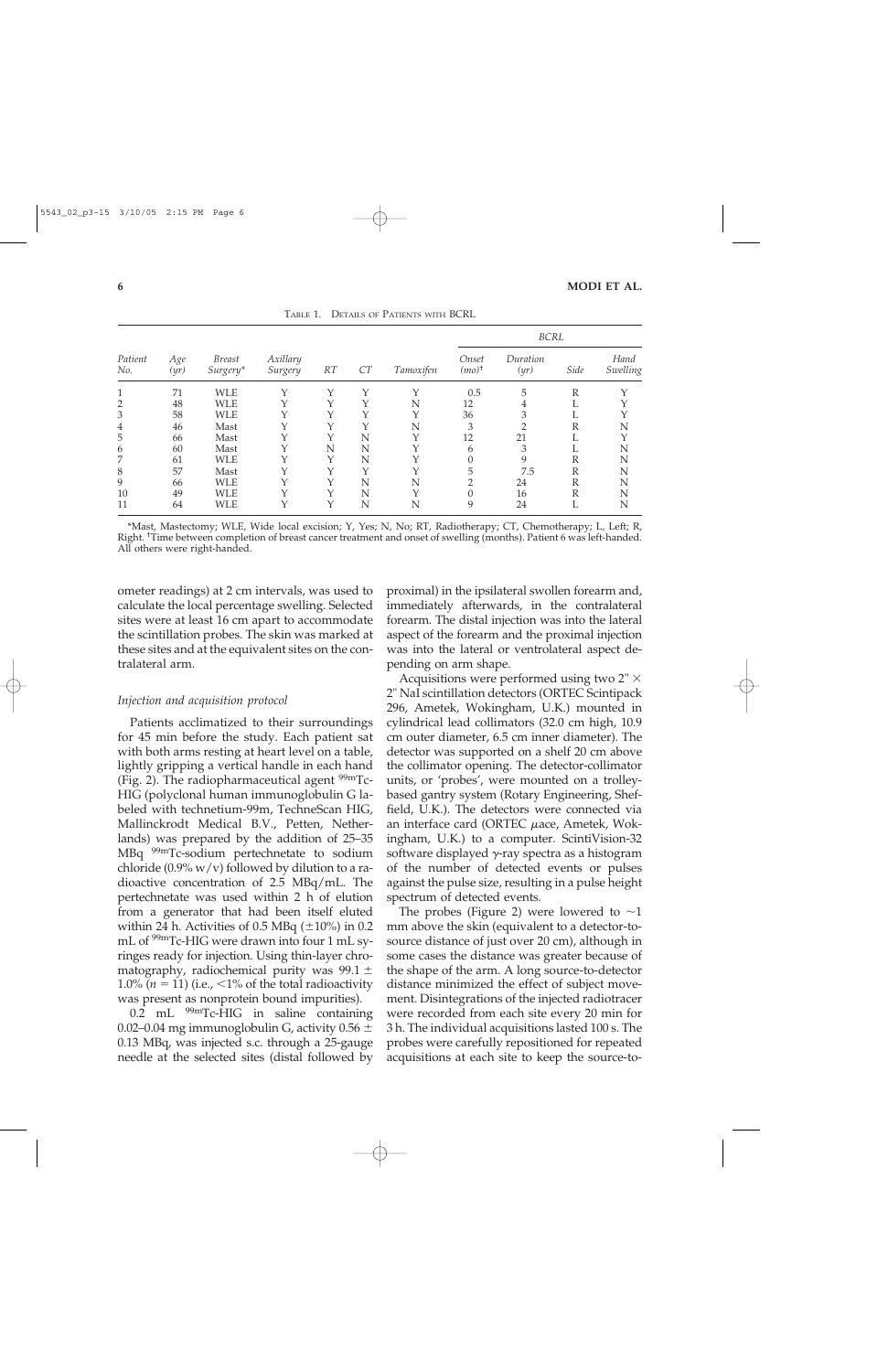

FIG. 1. Regional distribution of swelling in BCRL. (i) Nonswollen contralateral arm; (ii) Dist<sub>MAX</sub> group (distal swelling  $>$  proximal swelling); (iii) Prox<sub>MAX</sub> group (proximal swelling  $>$  distal swelling).

detector distance as constant as possible. Ambient temperature was  $23.8 \pm 1.1$ °C.

## *Determination of local removal rate constant,* k

Lymph drainage was quantified by measuring the rate of removal of interstitially injected  $99m$ Tc-HIG. Its large size (150 kDa) prevented significant microvascular clearance from the depot. The count rate was corrected for background and physical decay of the radionuclide [according to the formula  $N = N_0 e^{-\gamma t}$ , where  $N =$  corrected counts,  $N_0 =$  uncorrected counts,  $\gamma$  = decay constant (0.001923 min<sup>-1</sup>) and t = time since injection (min)] and then expressed as a fraction of the initial count rate. The decline in count rate appeared to be mono-exponential and was fitted as such by least squares regression. The slope of the semilog plot gave *k* (units: % min<sup>-1</sup>), representing  $J_L/V_D$ , where  $J<sub>L</sub>$  is local lymph flow and  $V<sub>D</sub>$  is volume of distribution of tracer.<sup>21</sup> The terms  $k_{proximal}$  and  $k_{dis}$ 

*tal* refer to the proximal and distal injection sites, respectively (Fig. 1). In the event of an initial plateau or rise in the plot, measurement of the slope was started from the highest point.

## *Control study*

99mTc-HIG draining from the distal depot might pass under proximal probe, influencing the proximal counts. To assess this, two BCRL patients received the distal injection in the ipsilateral and contralateral arms 100 min before the proximal injection followed by count monitoring at all four sites. One further BCRL patient received the distal injection in the ipsilateral and contralateral arms but no proximal injections.

## *Statistical analysis*

Results are presented as the mean  $\pm$  SD. To compare *k* at regions of minimal and maximal swelling in the  $Dist_{MAX}$  and  $Prox_{MAX}$  groups,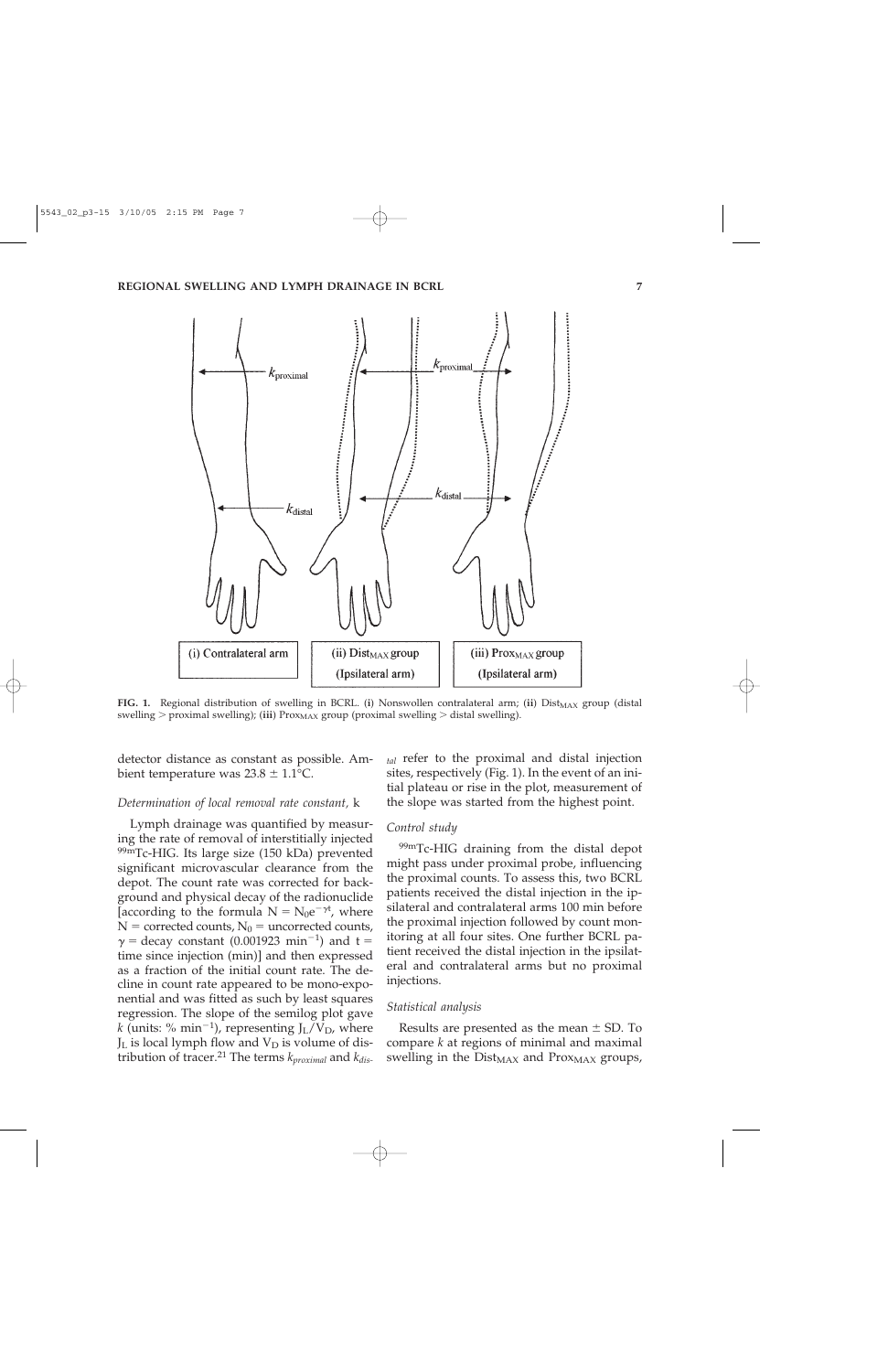

**FIG. 2.** Position of arms and probes. NaI scintillation detectors mounted inside lead collimators over the sites of minimum and maximum swelling in the forearm. <sup>99m</sup>Tc-HIG (0.2 mL, s.c) is injected into distal and proximal forearm sites. Disintegrations emitted by the injected source at each site are detected by the probes. The subject does not have BCRL.

and also to compare the same site in different arms, Student's paired *t* test was used. To analyze the differences in *k* between distal and proximal injection sites in ipsilateral and contralateral arms, two-way repeated measures ANOVA was used. Linear regression was used to determine the slope of plots. Calculation of the correlation coefficient, *r*, using linear regression, was used to assess the relationship between local lymph drainage and the degree of swelling. Unpaired *t* tests were used to compare differences in *k* between previous studies and this study. Differences were considered significant when  $p \leq 0.05$ .

## **RESULTS**

#### *Arm volume and circumferences*

The ipsilateral swollen arm volume was  $28.9 \pm 18.0\%$  greater than the contralateral arm volume ( $p = 0.001$ , paired *t* test,  $n = 11$ ). For patients with distal swelling  $>$  proximal swelling ( $Dist_{MAX}$  group), the increase in ipsilateral swollen arm volume was  $36.4 \pm 20.3\%$  ( $p = 0.02$ , paired  $t$  test,  $n = 5$ ). For patients with proximal  $swelling > distal swelling (Prox<sub>MAX</sub> group, *n* =$ 6), the increase was  $22.7 \pm 14.8$ % ( $p = 0.03$ ), paired  $t$  test,  $n = 6$ ).

The distribution of swelling in  $Dist_{MAX}$  and Prox<sub>MAX</sub> patients along the long axis of the arm is shown in Figure 3. In the  $Dist_{MAX}$  group, the circumference at the distal ipsilateral injection site was  $23.7 \pm 10.4\%$  greater than at the distal contralateral injection site, whereas the circumference at the proximal ipsilateral injection site was  $11.7 \pm 5.9\%$  greater than at the proximal contralateral injection site. In the  $Prox<sub>MAX</sub>$ group, the increase in circumference at the distal ipsilateral site was  $2.4 \pm 4.6\%$ , whereas at the proximal ipsilateral site it was  $17.1 \pm 8.1\%$ . The difference in % swelling between distal and proximal sites was significant in both groups ( $p = 0.02$ , paired *t* test).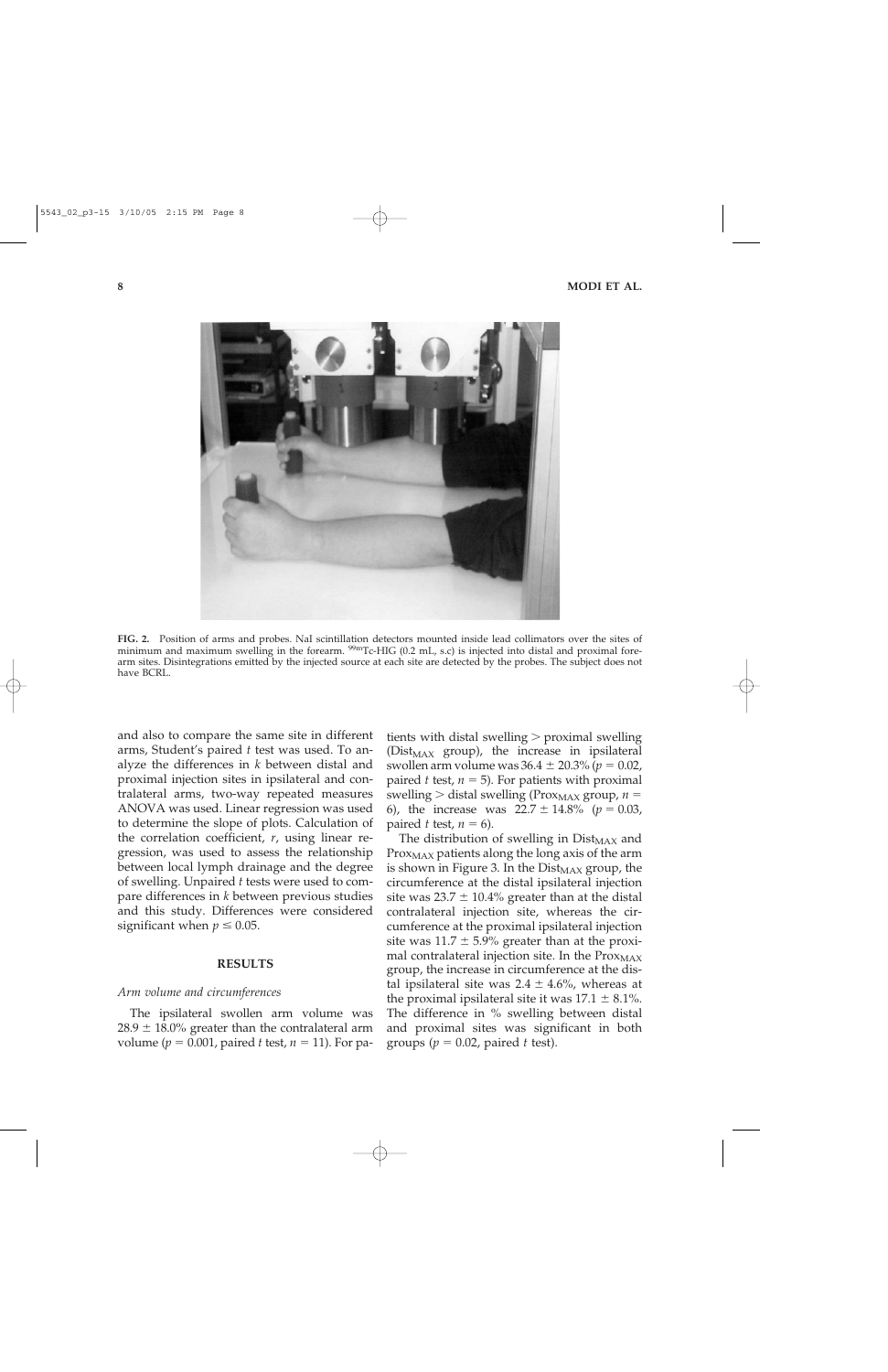



**FIG. 3.** Mean circumferences  $(\pm SD)$  of ipsilateral and contralateral arms plotted at 4 cm intervals, starting distally. (A) Patients with proximal swelling  $>$  distal swelling ( $n = 6$ ). (**B**) Patients with distal swelling  $>$  proximal swelling  $(n = 5)$ .

# *Control studies: effect of 99mTc-HIG drainage from distal depot on proximal counts*

*Initial Distal Injection, Delayed Proximal Injection*. Proximal counts were recorded at 20 min intervals from 0 to 60 min in both arms of two control patients. After subtraction of background levels the proximal counts were very low, namely 0.016–0.027% of the counts recorded at the same time-points following proximal injections. Subtraction of these distally-derived counts from the proximal counts of the Dist-MAX and Prox<sub>MAX</sub> patients increased their  $k_{prox}$ *imal* values by a factor of 1.0025 (i.e., by 0.25  $\pm$ 2.37%). Thus, proximal counts are not materially affected by label that has tracked up the arm from the distal site.

*Distal Injection Only*. Counts recorded from the proximal sites were 0.033–0.050% of the counts recorded at the proximal sites of the  $Dist_{MAX}$  and  $Prox_{MAX}$  patients. Subtraction of these proximal counts from the proximal counts of the  $Dist_{MAX}$  and  $Prox_{MAX}$  patients increased *kproximal* negligibly, by a factor of 1.0041 (i.e., by  $0.41 \pm 0.39\%$ ). We conclude, therefore, that distal forearm injection of <sup>99m</sup>Tc-HIG does not cause any significant increase in the counts recorded at the proximal site and thus does not significantly affect the value of *kproximal*.

# *Removal of 99mTc-HIG from sites with differing degrees of swelling*

After the initial injection the counts increased slightly before beginning to fall in 8 patients (2 from the Dist<sub>MAX</sub> group, 5 from the Prox<sub>MAX</sub> group, and a control patient who received distal injections only). This was not associated with any specific pathology; it occurred at sites of minimal and maximal swelling, distally and proximally, and in the ipsilateral and contralateral arms. Removal rate constants were always measured from the highest count that was followed by progressively falling counts. Table 2 shows these removal rate constants for all swollen sites, for combined maximally and minimally swollen sites, and for the  $Dist_{MAX}$ and  $Prox<sub>MAX</sub>$  patient groups.

When all swollen (ipsilateral) sites were compared with all nonswollen (contralateral) sites, the average *k* was numerically lower (by 11%) in the swollen arms but the difference was not statistically significant ( $n = 22$ ,  $p = 0.17$ , paired *t* test). A reduction would be in keeping with previous findings of a  $\sim$ 25% reduction in swollen arm *k* measured by a gamma camera.8,22 When the removal rate constant *k* at the site of either minimal or maximal swelling, irrespective of distal-proximal location, was compared with contralateral  $k$  ( $n = 11$ ) the difference was again not statistically significant  $(p = 0.40$  at the maximally swollen site;  $p =$ 0.31 at the minimally swollen site; paired *t* tests). Moreover, the difference in k between maximally and minimally swollen sites on the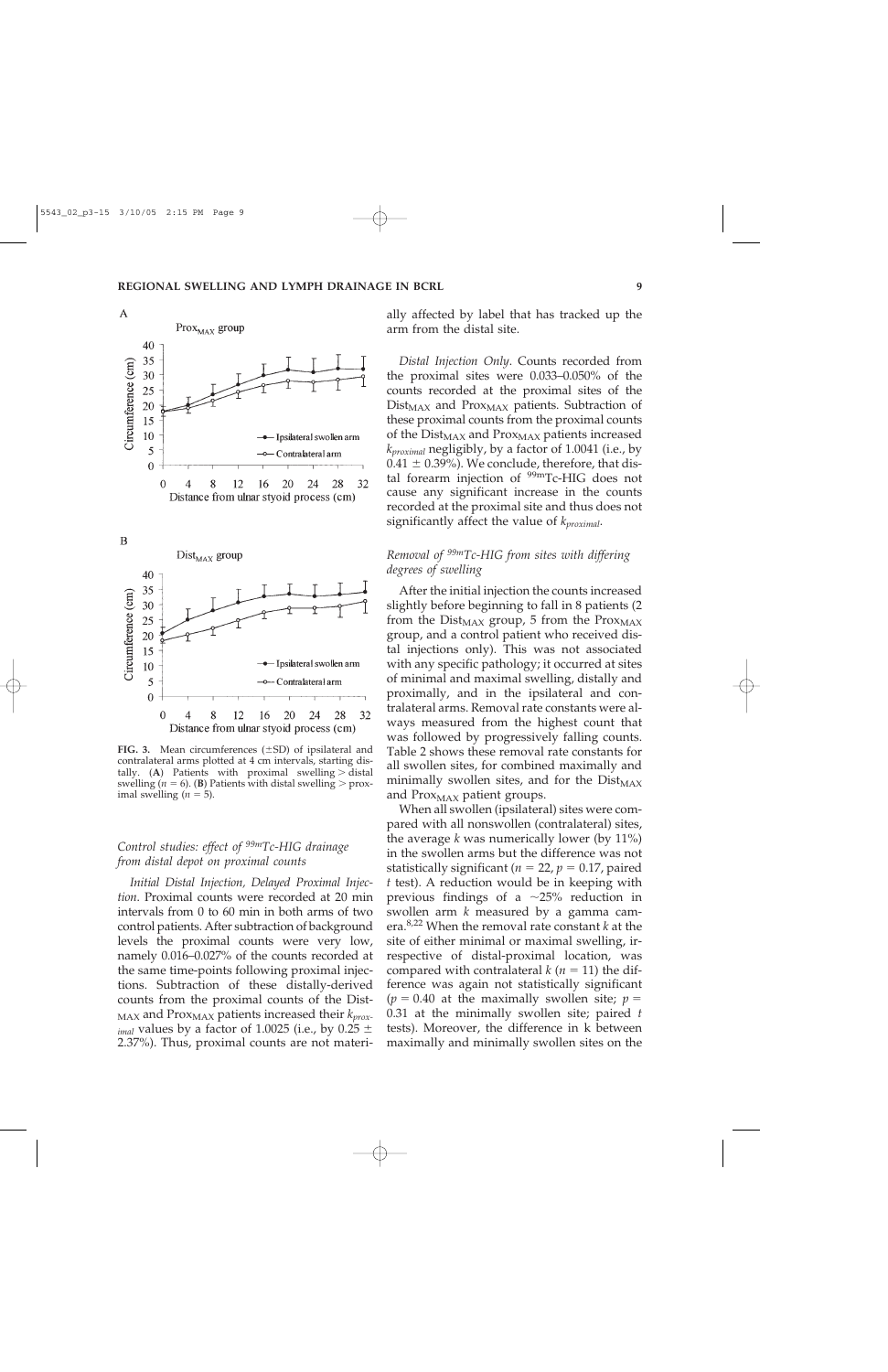|                                        |                          | Ipsilateral Arm $k$ (% min <sup>-1</sup> ) | Contralateral Arm $k$ (% min <sup>-1</sup> ) |                                      |  |  |
|----------------------------------------|--------------------------|--------------------------------------------|----------------------------------------------|--------------------------------------|--|--|
| (i) All sites $(n = 22)$               |                          | $-0.072 \pm 0.021$                         | $-0.080 \pm 0.028$                           |                                      |  |  |
|                                        | Site of max.<br>swelling | Site of min.<br>swelling                   | Matching site<br>of max.<br>swelling         | Matching site<br>of min.<br>swelling |  |  |
| (ii) Sites of swelling<br>$(n = 11)$   | $-0.073 \pm 0.024$       | $-0.071 \pm 0.08$                          | $-0.079 \pm 0.027$                           | $-0.080 \pm 0.031$                   |  |  |
| (iii) $Dist_{max}$ group<br>$(n = 6)$  | $-0.065 \pm 0.024$       | $-0.084 \pm 0.011$                         | $-0.070 \pm 0.019$                           | $-0.089 \pm 0.033$                   |  |  |
| Prox <sub>max</sub> group<br>$(n = 5)$ | $-0.079 \pm 0.024$       | $-0.060 \pm 0.016$                         | $-0.088 \pm 0.031$                           | $-0.073 \pm 0.030$                   |  |  |

TABLE 2. REMOVAL RATE CONSTANTS  $(k, \text{ MEANS} \pm SD)$  for <sup>99M</sup>TC-HIG IN IPSILATERAL SWOLLEN AND CONTRALATERAL ARMS

(i) All ipsilateral swollen sites and all matching contralateral sites ( $n = 22$ ); (ii) All maximally and minimally swollen sites (and matching contralateral arm sites)  $(n = 11)$ ; (iii) Groups where the swelling was either predominantly distal (Dist<sub>max</sub> group,  $n = 5$ ) or predominantly proximal (Prox<sub>max</sub> group,  $n = 6$ ).

ipsilateral arm was not significant ( $n = 11$ ,  $p =$ 0.85, paired *t* test), contrary to the hypothesis under investigation. We therefore analyzed the two subgroups separately, as follows.

Figure 4 shows *k* for sites of minimal and maximal swelling in the  $Dist_{MAX}$  patient group (i.e., those with distal swelling  $>$  proximal swelling) and the *k* for matching sites on the contralateral arm. The equivalent is shown for  $Prox<sub>MAX</sub>$  patients. The difference in *k* between maximally and minimally swollen sites in the ipsilateral arm in the  $Dist_{MAX}$  patient group was again not significant ( $n = 5$ ,  $p = 0.19$ , paired  $t$  test) nor were reductions of *k* in the swollen arm compared with the contralateral arm  $(p = 0.35)$  for maximally swollen site;  $p = 0.76$  for minimally swollen site; paired *t* tests).

Similar conclusions apply to the  $Prox<sub>MAX</sub>$ group. The difference in *k* between maximally and minimally swollen sites did not reach conventional significance ( $n = 6$ ,  $p = 0.07$ , paired *t* test) nor did reduction of *k* in the swollen arm compared with the nonswollen arm ( $p = 0.57$ ) for maximally swollen site;  $p = 0.25$  for minimally swollen site; paired *t* tests).

# *Removal of 99mTc-HIG from distal versus proximal arm, irrespective of swelling*

Inspection of the results led us to suspect that *k* showed a systematic change with axial location along the arm. To test this, we compared all distal *k* values with all proximal *k* values in both the control and swollen arms, irrespective of

whether the sites were maximally or minimally swollen. Proximal *k* was greater than the distal *k* in both arms (Fig. 5). Mean *k* in the proximal forearm (ipsilateral  $-0.081 \pm 0.019\%$  min<sup>-1</sup>, contralateral  $-0.089 \pm 0.030\%$  min<sup>-1</sup>) was 23.9—26.6% greater than *k* in the distal forearm (ipsilateral  $-0.063 \pm 0.019\%$  min<sup>-1</sup>, contralateral  $-0.071 \pm 0.025\%$  min<sup>-1</sup>). The effect of axial location was statistically significant ( $p = 0.02$ ) two-way repeated measures ANOVA) whereas the effect of swelling was not.

## *Relation between degree of swelling and drainage rate constant*

There was a positive correlation close to statistical significance between arm circumference and  $k_{\text{ipsilateral}}$  ( $n = 22$ ,  $r = 0.39$ ,  $p = 0.07$ ). A positive correlation is the opposite of the trend predicted under the local epifascial drainage failure hypothesis, so we assessed the possibility that it was related to the proximal-distal dependence of *k* identified in the previous section. There proved to be a significant positive correlation between arm circumference and  $k_{\rm contralateral}$  ( $n=$  22,  $r=$  0.42,  $p=$  0.05) and a significant correlation between arm circumference and all *k* values ( $n = 44$ ,  $r = 0.32$ ,  $p = 0.03$ ; Fig. 6). These findings reinforce the conclusion that *kproximal* is greater than *kdistal*, irrespective of whether the arm is swollen or not.

There was no significant correlation between local arm circumference and *k*ipsilateral at the site of maximum swelling ( $n = 11$ ,  $r =$ 0.10,  $p = 0.85$ ), even if patients were subdi-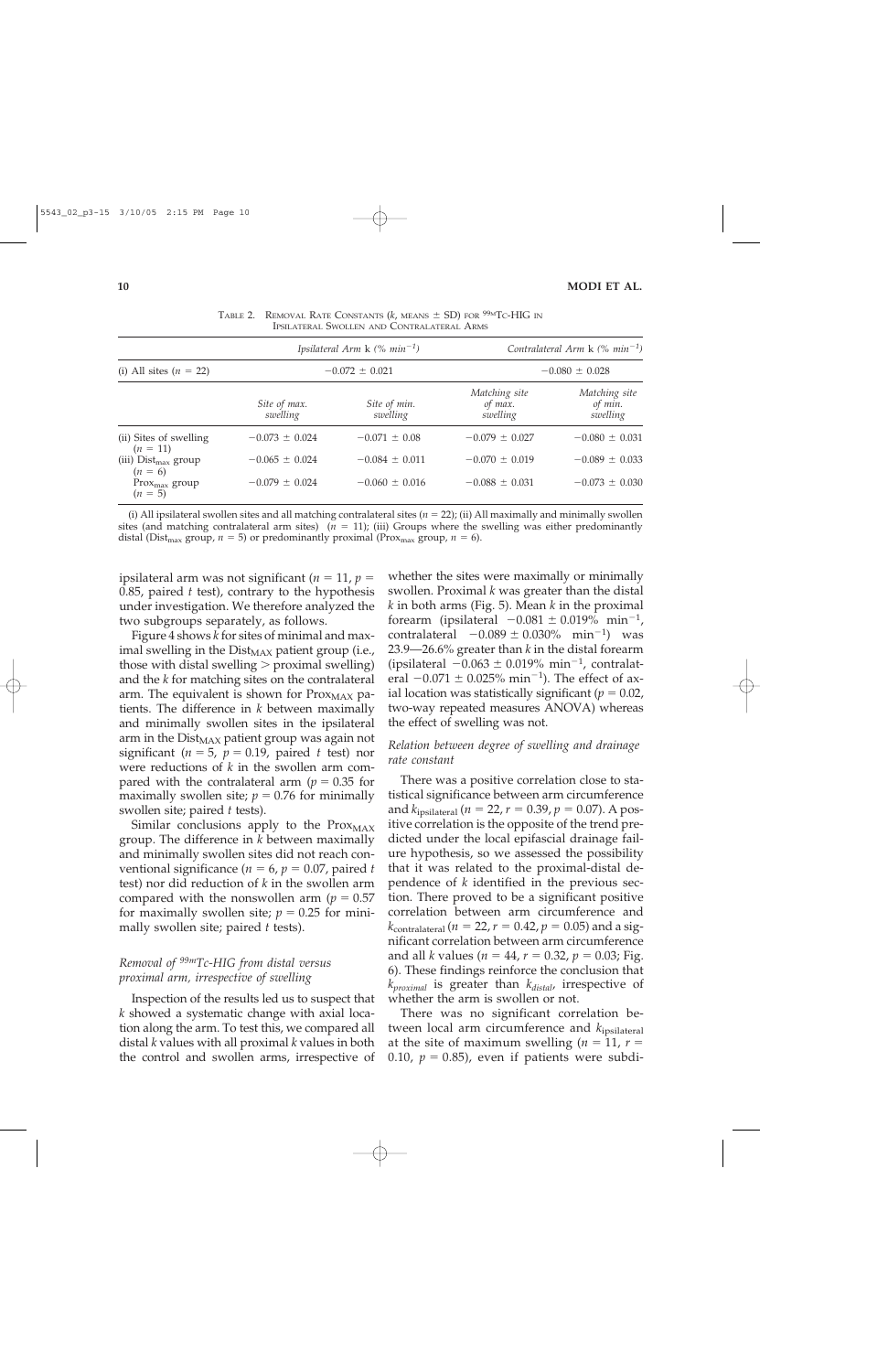

**FIG. 4.** Removal rate constants (*k*) at sites of maximal and minimal swelling in the ipsilateral arm and at matching 'max' and 'min' sites in the contralateral arm. (**A**) Ipsilateral arm of patients who had maximal swelling distally (Dist<sub>MAX</sub>,  $n = 5$ ); (**B**) Ipsilateral arm of patients who had maximal swelling proximally (Prox<sub>MAX</sub>,  $n = 6$ ); (**C**) Contralateral arm of  $Dist_{MAX}$  group; (D) Contralateral arm of  $Prox<sub>MAX</sub>$  group.

vided according to the axial location of their swelling (Dist<sub>MAX</sub> group:  $n = 5$ ,  $r = 0.01$ ,  $p =$ 0.1; Prox<sub>MAX</sub> group:  $n = 6$ ,  $r = 0.01$ ,  $p = 0.1$ ).

#### **CONCLUSIONS**

Previous studies have shown that lymphedema is associated with a reduction in the epifascial drainage rate constant. Stanton et al. reported a 25% reduction in *k* with 28% swelling  $(n = 9, p = 0.012,$  paired *t* test) and Gothard et al. reported a 24% reduction of *k* with 54% swelling  $(n = 21, p = 0.05).$ <sup>8,22</sup> In keeping with this, the average removal rate constant for 99mTc-HIG in the

swollen arms in this study was numerically lower than in the control arm, by 11%, but there was a 1 in 6 probability that the difference arose by chance  $(p = 0.17,$  paired  $t$  test). A reduction in the rate constant *k* would indicate a reduction in local lymphatic clearance and hence in local lymph flow,<sup>21</sup> as might be expected in lymphedema arising from axillary trauma.

# *Lack of support for hypothesis that local differences in epifascial lymphatic clearance cause local differences in swelling*

The concept of local lymphatic pump failure arose from the finding that *k* for the swollen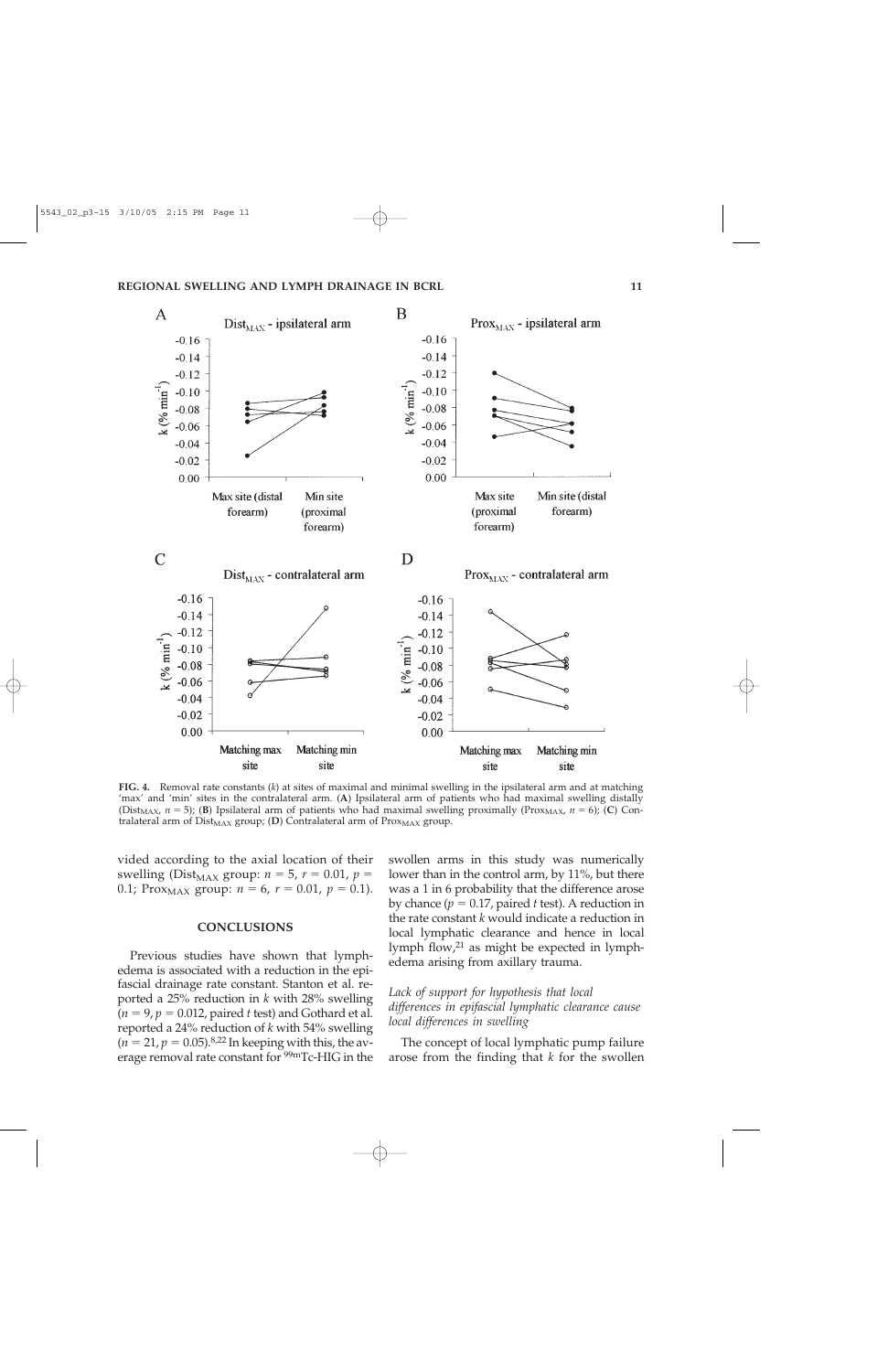

**FIG. 5.** Removal rate constants (*k*) for distal and proximal injection sites of all patients  $(n = 11)$ . (A) Ipsilateral arms; (**B**) Contralateral arms. The rate constant differed significantly with location along the longitudinal axis of both arms and was significantly higher proximally compared with distally  $(p = 0.02$ , two-way repeated measures ANOVA).

Proximal site

Distal site

 $-0.02$ 

 $0.00$ 

forearm is significantly reduced when compared with *k* for the nonswollen hand of the same, swollen arm (forearm  $k_{ipsilateral} = -0.070\%$  $min^{-1}$  compared with hand  $k_{ipsilateral} = -0.110\%$  $\text{min}^{-1}$ ; forearm  $k_{contralateral} = -0.093\% \text{ min}^{-1}$ and hand  $k_{contralateral} = -0.095\%$  min<sup>-1</sup>).<sup>8</sup> Although the primary insult is axillary, and should in principle affect the drainage from the entire arm (traditional stopcock theory), *k* only fell in swollen regions. Here we tested whether the local pump failure hypothesis could be extended to explain regional differences in the severity of forearm swelling. If the

hypothesis is valid for epifascial lymphatic vessels, *k* should be lowest at sites of maximal swelling. The results did not support this. Only in Dist $_{MAX}$  patients was *k* at sites of maximal swelling (distal) numerically 23% lower than at sites of minimal swelling (proximal). By contrast, in Pro $x_{MAX}$  patients, *k* was numerically 32% bigger at the site of maximal swelling (proximal) than at the site of minimal swelling (distal). Moreover, local *kipsilateral* correlated positively, not negatively, with degree of swelling. These findings led to the discovery of a systematic difference in *k* between proximal and distal sites.

# *Differences in lymphatic drainage rate constant along axis of arm*

The proximal forearm *k* is significantly greater than distal *k* by on average 27% (Fig. 5). Moreover, *k* correlated positively with arm circumference (Fig. 6). The results thus reveal, for the first time, regional differences in epifascial lymph drainage rate along the axis of the forearm, irrespective of the presence or absence of edema. The existence of this axial gradient of *k*



#### Arm circumference (cm)

**FIG. 6.** Scatter diagram of arm circumference plotted against removal rate constant (*k*). There was a positive correlation between the two variables ( $n = 44$ ,  $r = 0.34$ , *p* - 0.02). *Filled circles*: the ipsilateral arm; *open circles*: the contralateral arm. The linear trendline and 95% confidence intervals are also shown.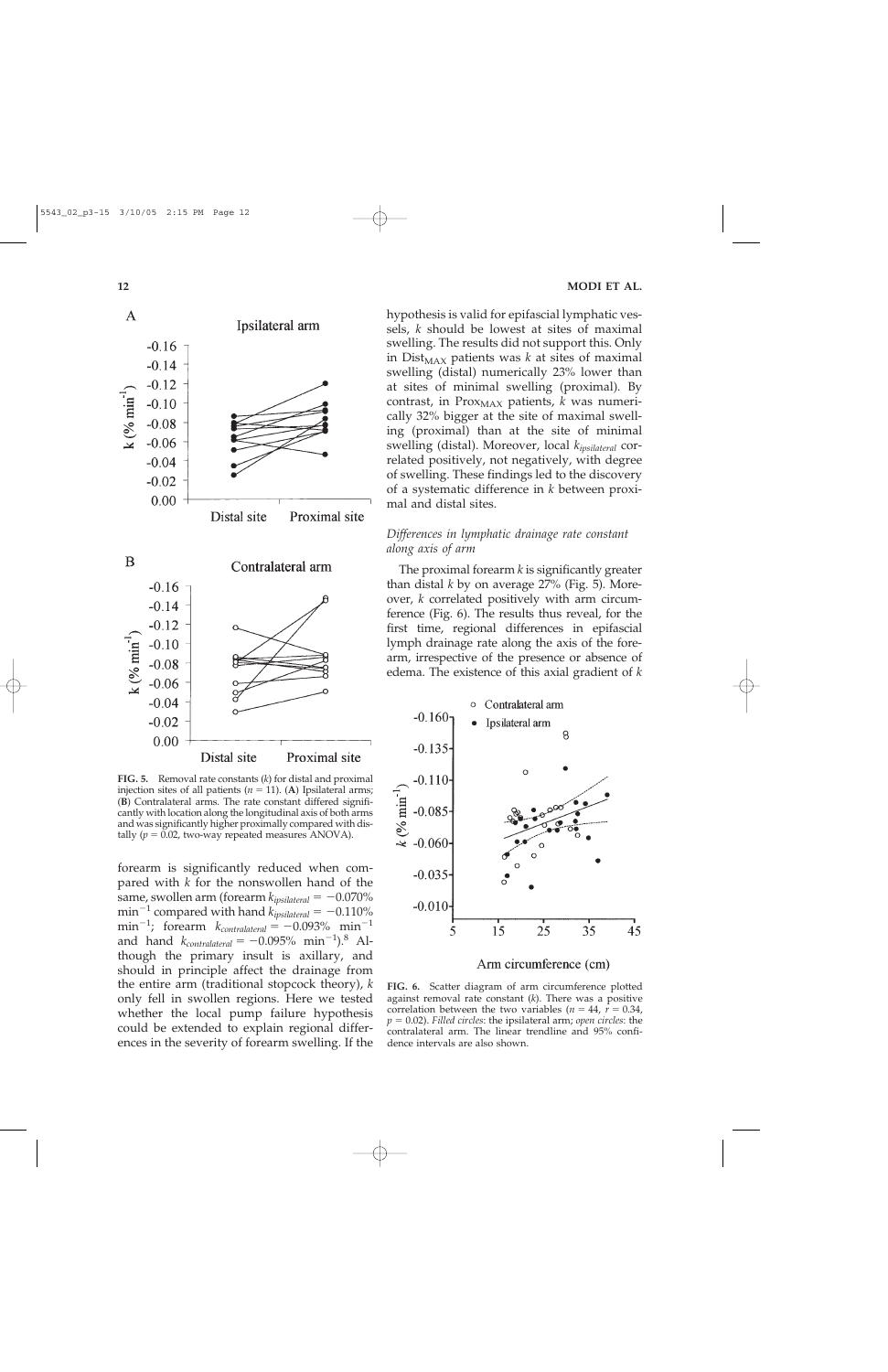clearly increases the difficulty of demonstrating a relation between local swelling and local *k* when swelling is distal in some patients and proximal in others. The cause of these differences in local lymph drainage along the forearm is unclear, but it could perhaps have an anatomical basis. There is a greater amount of muscle in the proximal forearm and lymph drainage rates here could relate to the finding that subfascial *k* is approximately twice as fast as epifascial *k*. 23

# *Relation of epifascial swelling to subfascial rather than epifascial rate constant*

In an earlier study of BCRL our group found no correlation between epifascial *k* and severity of swelling ( $n = 14$ ,  $r = 0.2$ ,  $p = 0.5$ ).<sup>8,9</sup> By contrast, there is an excellent correlation between reduction of *sub*fascial *k* (i.e., lymph drainage from the muscle compartment of the forearm) and the severity of swelling  $(n = 9)$ ,  $r = -0.88$ ,  $p = 0.002$ ).<sup>9</sup> The subfascial removal rate constant was on average 31% lower in the ipsilateral than contralateral forearm (ipsilateral swollen arm:  $-0.096 \pm 0.041\%$  min<sup>-1</sup>; contralateral arm:  $-0.138 \pm 0.037\%$  min<sup>-1</sup>, mean  $\pm$ SD,  $p = 0.037$ , paired  $t$  test). This has interesting implications for pathogenesis, since the swelling is almost exclusively *epi*fascial and mainly in the subcutis. $11$  It appears that subfascial *k* is more closely coupled to epifascial swelling than is epifascial *k*. <sup>9</sup> The reason may be that a greater volume of capillary filtrate per unit time is formed by the large, highly vascularized mass of muscle than by subcutis and skin. As a result, it is changes in subfascial lymphatic clearance that govern the degree of arm swelling. The anatomical location of the swelling is determined not by where the undrained fluid forms but by where it subsequently accumulates; and the latter is where interstitial compliance is high (subcutis) rather than low (subfascial muscle).<sup>24</sup>

The above explanation assumes that there are connections between the two systems to allow subfascial edema fluid to spill over into the more compliant epifascial space. Such evidence has been reported. An injection of radioopaque contrast medium into the ipsilateral arm of a breast cancer patient 8 months after treatment (in the absence of clinical edema) revealed connections from the deep to the superficial lymphatic system.<sup>25</sup> Connections between the epifascial and subfascial systems have also been described in normal arms at the wrist and at the elbow,  $26.27$  but the direction of flow is unknown. In view of this hypothesis, it would be of great interest to examine the relation between local subfascial *k* and local epifascial swelling. This was not, however, considered practical or ethical, because the smaller thickness of muscle distally makes intramuscular injection too difficult.

## *Technical issues: scintillation counters versus gamma camera*

Since the *k* values in the swollen and nonswollen arms were less clearly differentiated than in our previous experience, we considered methodological differences. Stanton et al.<sup>8</sup> and Gothard et al.<sup>22</sup> used a gamma camera whereas scintillation detectors were used here because of camera access restrictions and because scintillation detectors are  $\sim$ 40-fold more sensitive than gamma cameras, reducing radiation dose. A disadvantage, however, is that count detection is sensitive to distance between the source (depot) and the detector. Despite this, the coefficient of variation for each method was similar, being 32–38% for the gamma camera and 29–36% for the scintillation detectors. The substantial coefficient of variation may help explain the difficulty in detecting the 11% difference in *k* values with a conventional significance level.

Despite the technological differences, mean *k* in the swollen arms of our 11 patients, namely  $-0.072 \pm 0.021\%$  min<sup>-1</sup>, was not significantly different from that in a previous series using the gamma camera, namely  $-0.070 \pm 0.026\%$  $\min^{-1} (p = 0.72$ , unpaired *t* test).<sup>8</sup> The same is also true for the contralateral arms.

The 54% swelling in the study by Gothard et al.<sup>22</sup> was greater than the  $28\%$  in the study by Stanton et al. $8$  but the latter was similar to the group studied here (29%). The duration of swelling at the time of study in the present series,  $11 \pm 9$  years, was greater than that in the Stanton et al. series, namely  $5 \pm 3$  years. The sites of study along the forearm also differed. In the present study the proximal depot was on the lateral rather than the ventral aspect of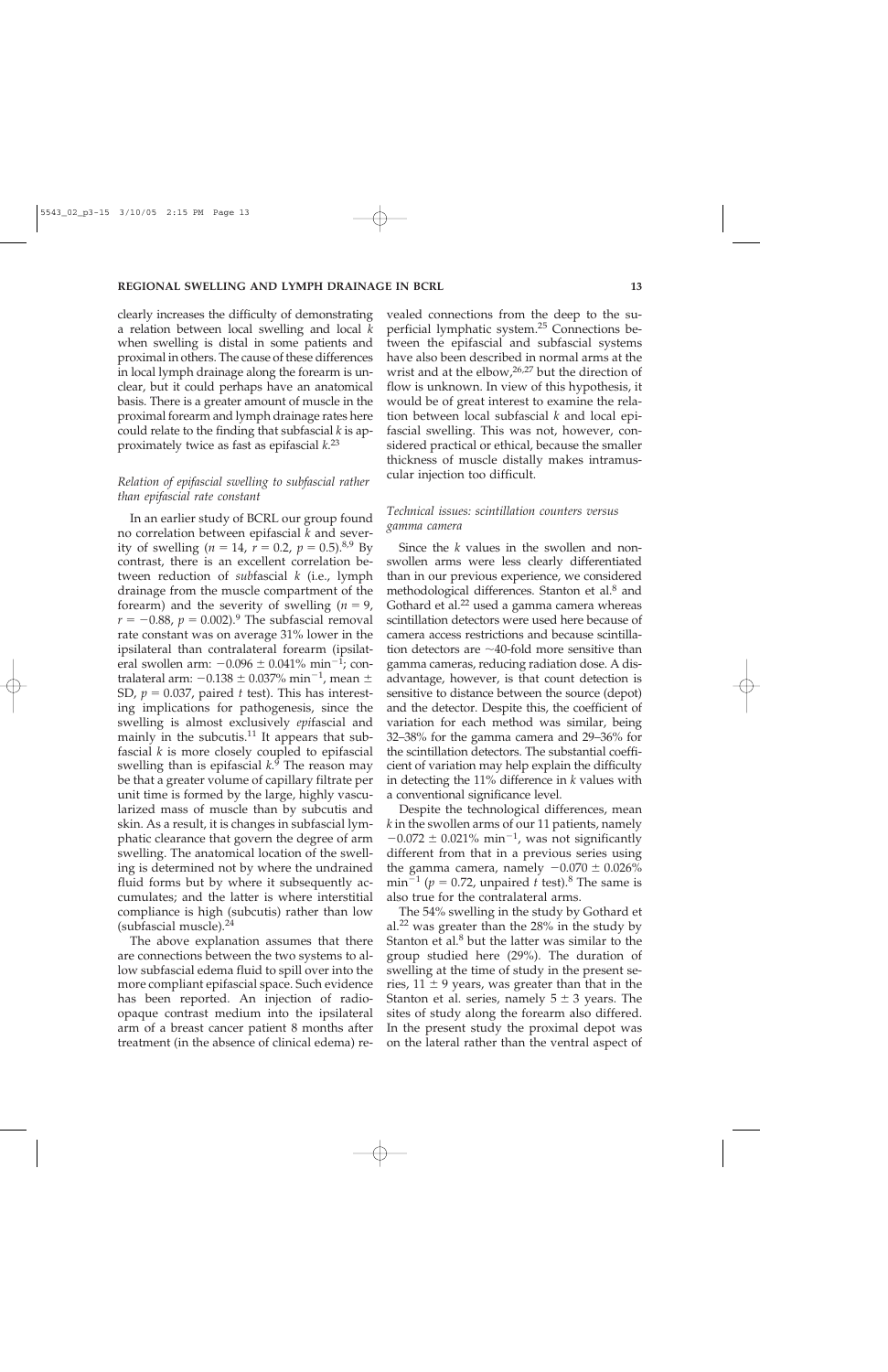the arm and there was partial pronation of the arm during acquisitions, unlike the two earlier studies. The combination of a substantial coefficient of variation, differences in detector system, differences in disease duration, differences in limb positioning occasioned by the object of the present study, and differences in *k* with anatomical location along the arm axis may together account for the difficulty in demonstrating statistically significant differences between *k* in the swollen and nonswollen arm.

An early plateau phase, or phase of only gradually diminishing counts, similar to that observed with the probes before the onset of obvious clearance, has also been observed using a gamma camera under otherwise similar circumstances.<sup>8</sup> The plateau was considered to represent the time required for tracer to access the initial lymphatic vessels, or even transient failure of the transport process, perhaps due to injection trauma. An *increase* in counts seems explicable only by a migration of counts towards the detector (i.e., transport of the  $99mTc$ -HIG into the superficial subcutis).

# *Is the contralateral arm 'normal' in BCRL patients?*

The contralateral 'control' arm of patients with BCRL may differ in some way from that of normal subjects or breast cancer patients without BCRL. The indications are as follows. [i] Mortimer et al. $5$  found that the prevalence of BCRL in patients treated bilaterally is, surprisingly, no higher than in those treated on one side only. [ii] Mellor et al.<sup>28</sup> found that skin lymphatic vessels in the *contralateral* forearm of BCRL patients are abnormally wide relative to non-BCRL patients. [iii] In BCRL patients with a swollen ipsilateral hand, the removal rate constant in the contralateral nonswollen hand was unusually high  $(-0.162 \pm 0.044\% \text{ min}^{-1}, \text{ } n = 7)^{29} \text{ compared}$ with contralateral hand *k* in other women  $(-0.095 \pm 0.028\% \text{ min}^{-1}, \textit{n} = 10).8$ 

These puzzling differences seem to indicate that the contralateral limb in BCRL patients is not entirely normal, and they may possibly point to a constitutional predisposition in certain patients. If so, changes in *kcontralateral*, the 'control' for *kipsilateral* in this study, may obscure changes in *kipsilateral*. A further factor confusing

the comparison is the significant difference in *k* between distal and proximal forearm regions discovered in this study.

#### **SUMMARY**

The present study tested the hypothesis that local failure of epifascial (subcutis) lymphatic clearance accounts for local variations in the severity of swelling along the BCRL arm. The hypothesis stemmed from the finding that subcutis *k* in the swollen forearm is lower than in the nonswollen hand of the swollen arm. The 99mTcHIG removal rate constant in the subcutis did not, however, differ significantly between regions of maximal and minimal regional swelling of the forearm, and thus provided no support for the hypothesis. This is in line with previous evidence that epifascial *k* does not correlate with the severity of swelling in BCRL patients, whereas subfascial *k* does. It appears that epifascial *k* may be less important than subfascial *k* in determining the severity of epifascial forearm swelling. The present study also revealed a hitherto unsuspected variation in drainage rate constant along the axis of the forearm that is unrelated to the presence or absence of oedema, with a greater removal rate constant proximally than distally. This needs to be taken into account in future studies of limb edema.

## **ACKNOWLEDGMENTS**

The authors thank Jeff Gane and colleagues (Nuclear Medicine, St George's Hospital) for radiopharmaceutical preparation; Bob Barber (Addenbrooke's Hospital) for advice on the design and operation of the probes; Jim Ballinger (Guy's and St Thomas' Trust) for advice on radiopharmaceutical labeling; and all the patients who participated in this study.

#### **REFERENCES**

- 1. Bates DO, Stanton AWB, Levick JR, Mortimer PS. The effect of hosiery on interstitial fluid pressure and arm volume fluctuations in breast cancer related lymphedema. *Phlebology* 1995;10:46–50.
- 2. Hack TF, Cohen L, Katz J, Robson LS, Goss P. Physical and psychological morbidity after axillary lymph